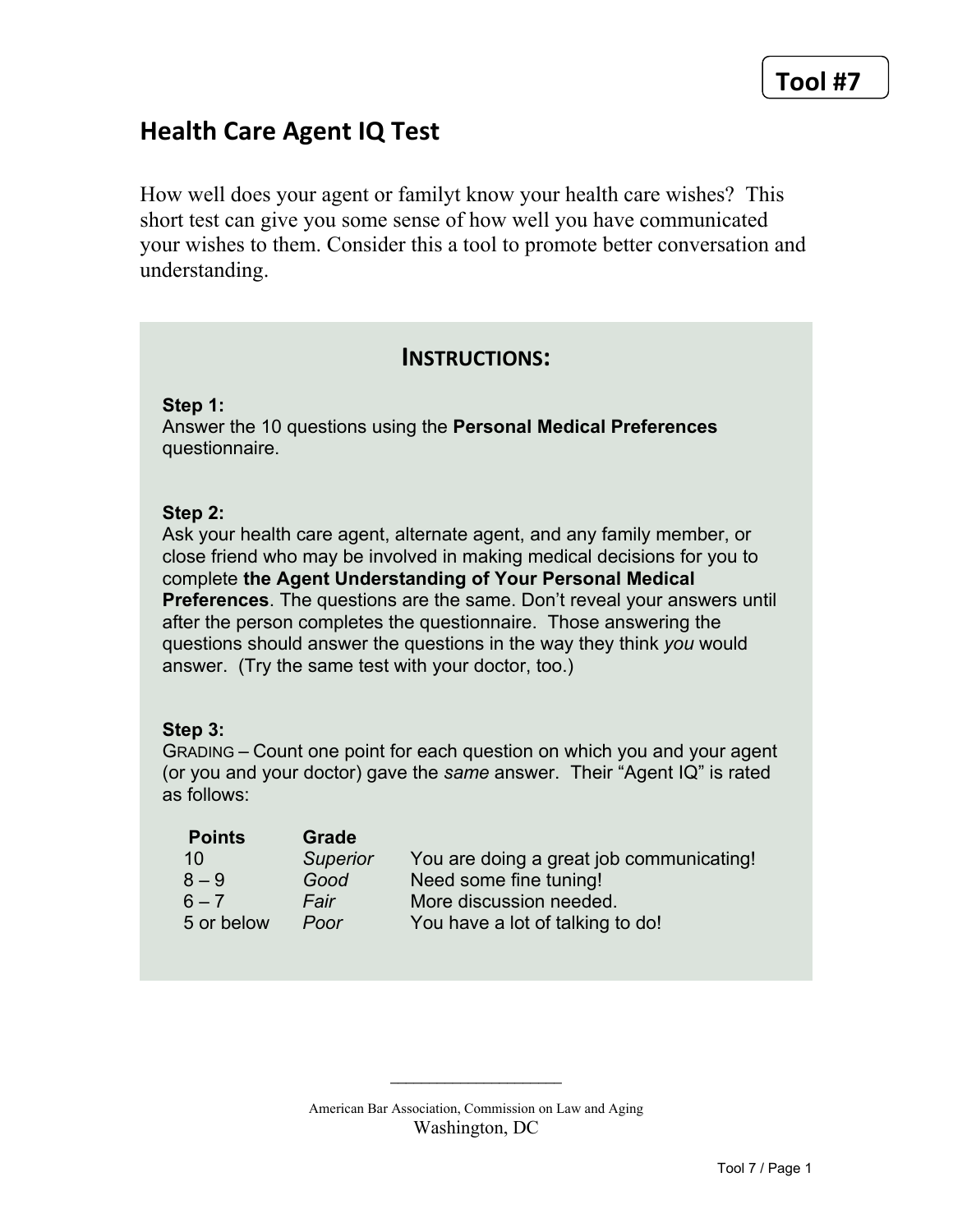# **Agent IQ Test Step 1: Personal Medical Preferences**

# *Complete this questionnaire by yourself.*

1. Imagine that you had Alzheimer's Disease and it had progressed to the point where you could not recognize or converse with your loved ones. When spoon feeding was no longer possible, would you want to be fed by a tube into your stomach? *(Choose one)* 

## **YES** NO I am uncertain

- 2. Which of the following do you fear *most* near the end of life? *(Choose one)*
	- a. Being in pain
	- b. Losing the ability to think
	- c. Being a financial burden on loved ones
- 3. Imagine that...
	- You are now seriously ill, you cannot make health care decisions but If you are successfully treated, doctors think you will be able to regain the ability to make your own decisions, and doctors are recommending chemotherapy.
	- $\blacksquare$  This chemotherapy may have side effects, such as nausea, vomiting, and weakness that could last for two to three months, though a skilled palliative care physician can help to manage most of these side effects. You may not be able to be around family or friends as much as you would want.

Would you be willing to endure the side effects if the chance of regaining your current health was less than 2 percent? *(Choose one)* 

# **YES** NO I am uncertain

4. In the same scenario, suppose that your condition is clearly terminal, but the chemotherapy might give you 6 additional months of life. Would you want the chemotherapy even though it has side effects? *(Choose one)* 

**YES** NO I am uncertain

American Bar Association, Commission on Law and Aging Washington, DC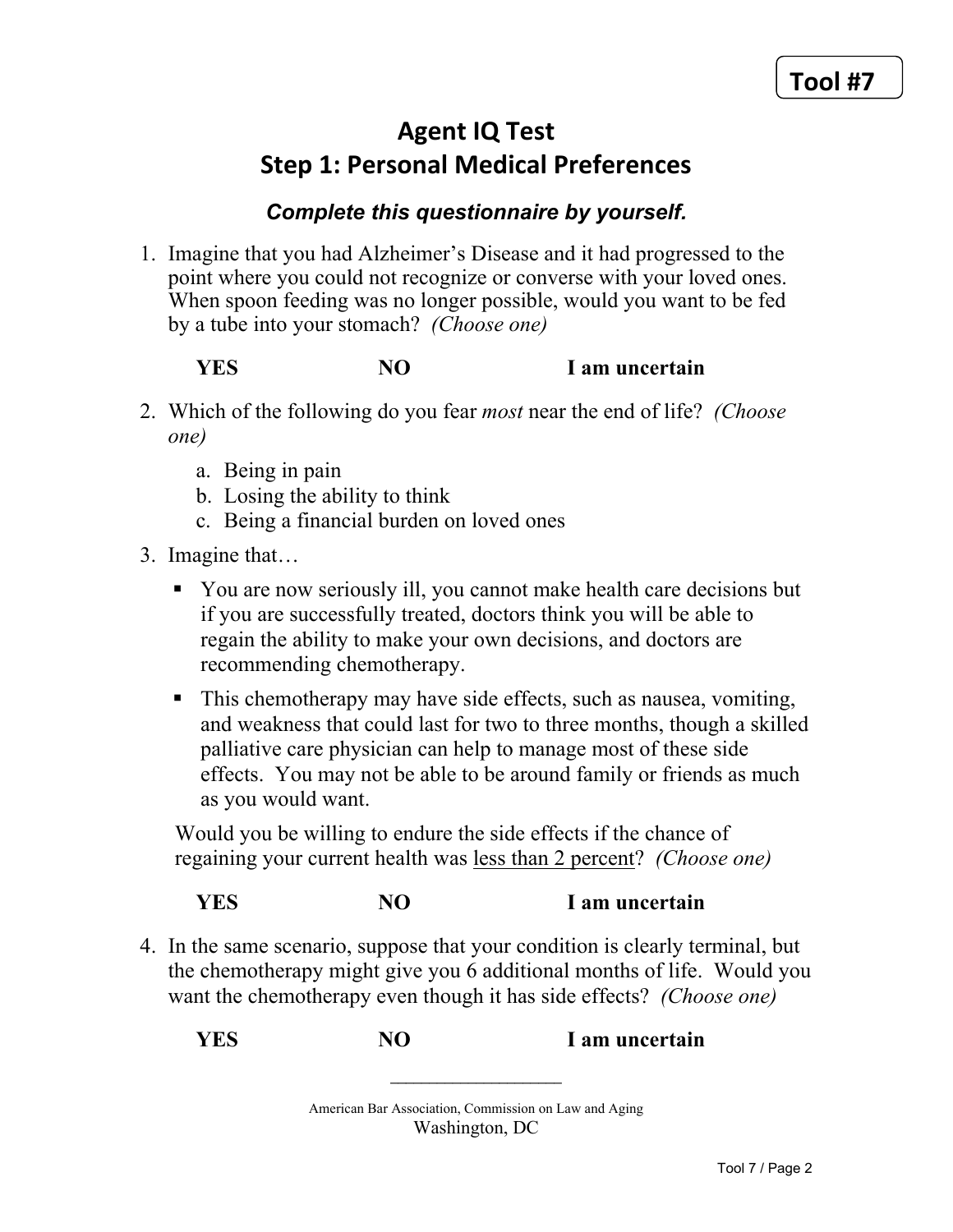5. If you were terminally ill with a condition that caused much pain and prevented you from communicating your health care wishes, would you want to be sedated, even to the point of unconsciousness, if it were necessary to control your pain? *Note, however, that sedation for pain management is necessary for very few of all patients at the end of life. (Choose one)*

**YES** NO I am uncertain

- 6. Imagine that...
	- You have moderate dementia causing mental confusion. About half the time, you recognize and interact with friends and loved ones on a simple level.
	- You also have circulatory problems, which resulted in one leg being amputated because it developed gangrene. Now, the other leg develops gangrene and the doctor recommends amputation because the condition could be fatal.

Would you want the operation to remove your leg? *(Choose one)* 

## **YES** NO I am uncertain

- 7. Is it more important for you to: (a) have your specific treatment preferences followed at the end of life even if family members or friends disagree, or (b) have family and friends all in agreement and comfortable with whatever decision is made? *(Choose one)* 
	- a. Have specific preferences followed, even if there is disagreement.
	- b. Have family and friends all in agreement.
	- $c$ . I am uncertain.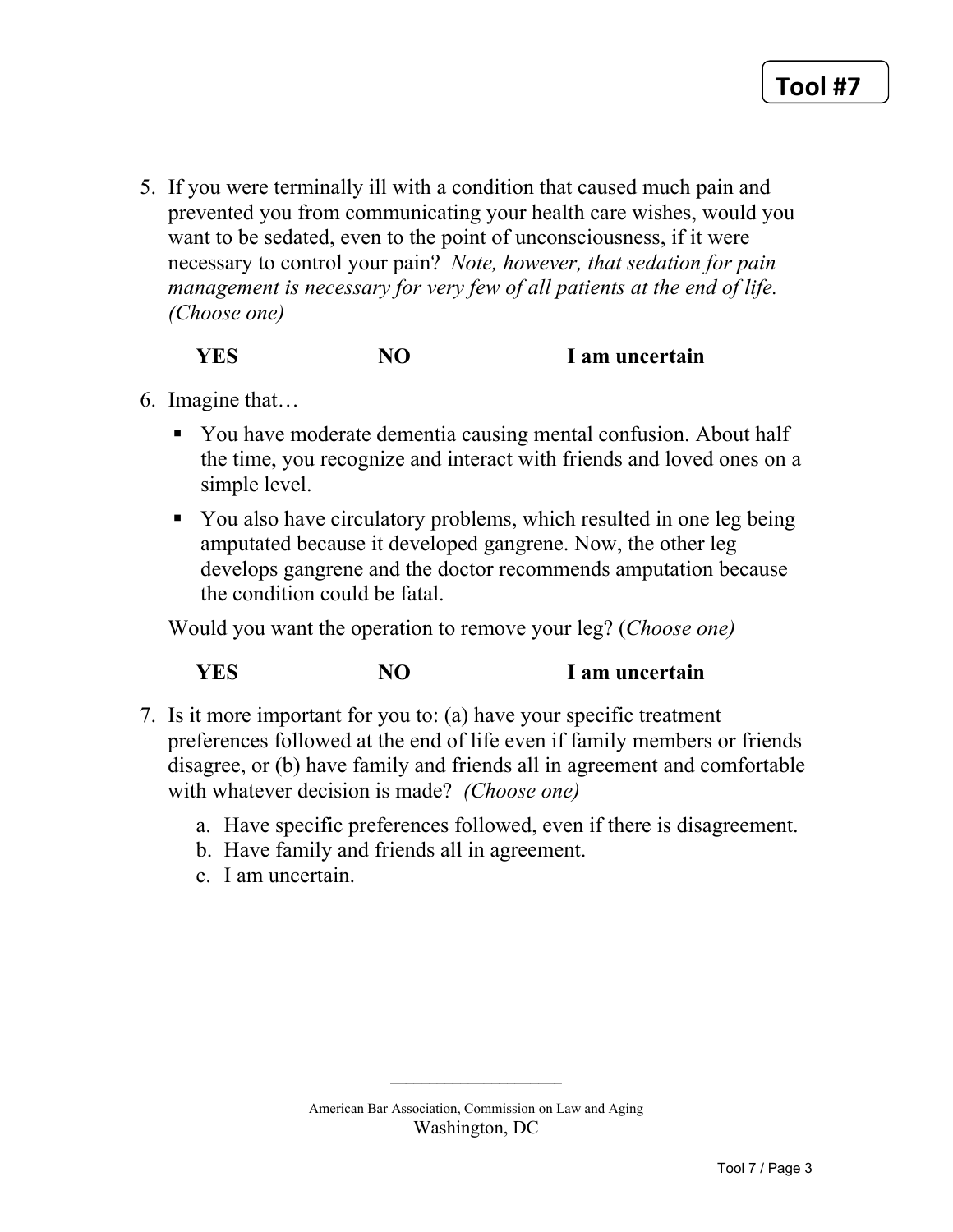- 8. Imagine that...
	- You are physically frail and you need help with most routine daily activities – dressing, bathing, eating, and going to the toilet.
	- You live in a nursing home.
	- Your mind is fairly clear and capable most of the time, and
	- You have had pneumonia or other lung infections four times in the last year. Each time you had to be hospitalized for several days and given antibiotics through an I-V tube.

The next time you get pneumonia, do you want aggressive antibiotic treatment again or just comfort care until death comes? (Choose one)

- a. Antibiotic treatment
- b. Comfort care
- c. I am uncertain
- 9. Imagine that...
	- You are in a permanent coma, and
	- You are dependent on a tube inserted into your stomach for nutrition and hydration, for food and water.

Would it be important to you that decisions about your treatment be. guided by particular religious beliefs or spiritual values that you hold? (Choose one)

**YES NO** I am uncertain

10. If your heart, kidneys, pancreas, lungs and liver could all be used in transplant operations to save lives, would you want to donate them at death? (Choose one)

**YES** NO<sub>1</sub> I am uncertain

# $-$  END  $-$

American Bar Association, Commission on Law and Aging Washington, DC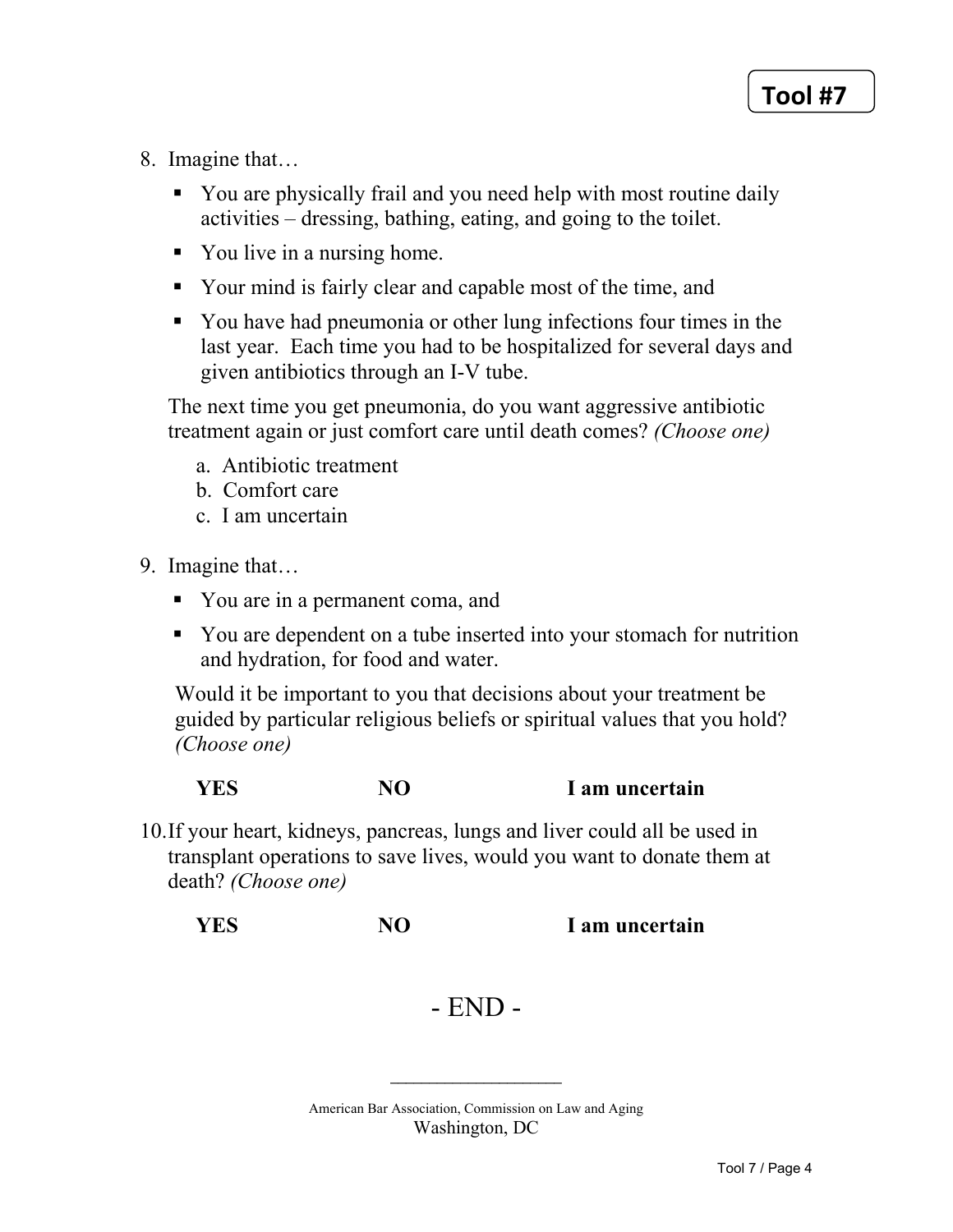# **Agent IQ Test Step 2: Agent Understanding of Your Personal Medical Preferences**

To be completed by your named health care agent, family member, close friend or physician.

**Instructions: Answer the following questions in the way you think**  *"N"* **(name: \_\_\_\_\_\_\_\_\_\_\_\_\_\_\_\_\_\_\_\_\_\_) would answer.** 

1. Imagine that N had Alzheimer's Disease and had progressed to the point where he/she could not recognize or converse with loved ones. When spoon feeding was no longer possible, would he/she want to be fed by the insertion of a tube into the stomach? *(Choose one)* 

## **YES** NO I am uncertain

- 2. Which of the following do you think N fears *most* near the end of life? *(Choose one)*
	- a. Being in pain
	- b. Losing the ability to think
	- c. Being a financial burden on loved ones
- 3. Imagine that  $N$ .
	- $\blacksquare$  Is now seriously ill, cannot make health care decisions but if N is successfully treated, doctors think  $N$  will be able to regain the ability to make decisions, and doctors are recommending chemotherapy.
	- $\blacksquare$  This chemotherapy may have side effects, such as nausea, vomiting, and weakness that could last for two to three months, though a skilled palliative care physician can help to manage most of these side effects. *N* will not be able to be around family or friends as much as *N* would want.

Would  $N$  be willing to endure the side effects if the chance of regaining his/her current health was less than 2 percent? *(Choose one)* 

*NO NO NO N N* would be uncertain

American Bar Association, Commission on Law and Aging Washington, DC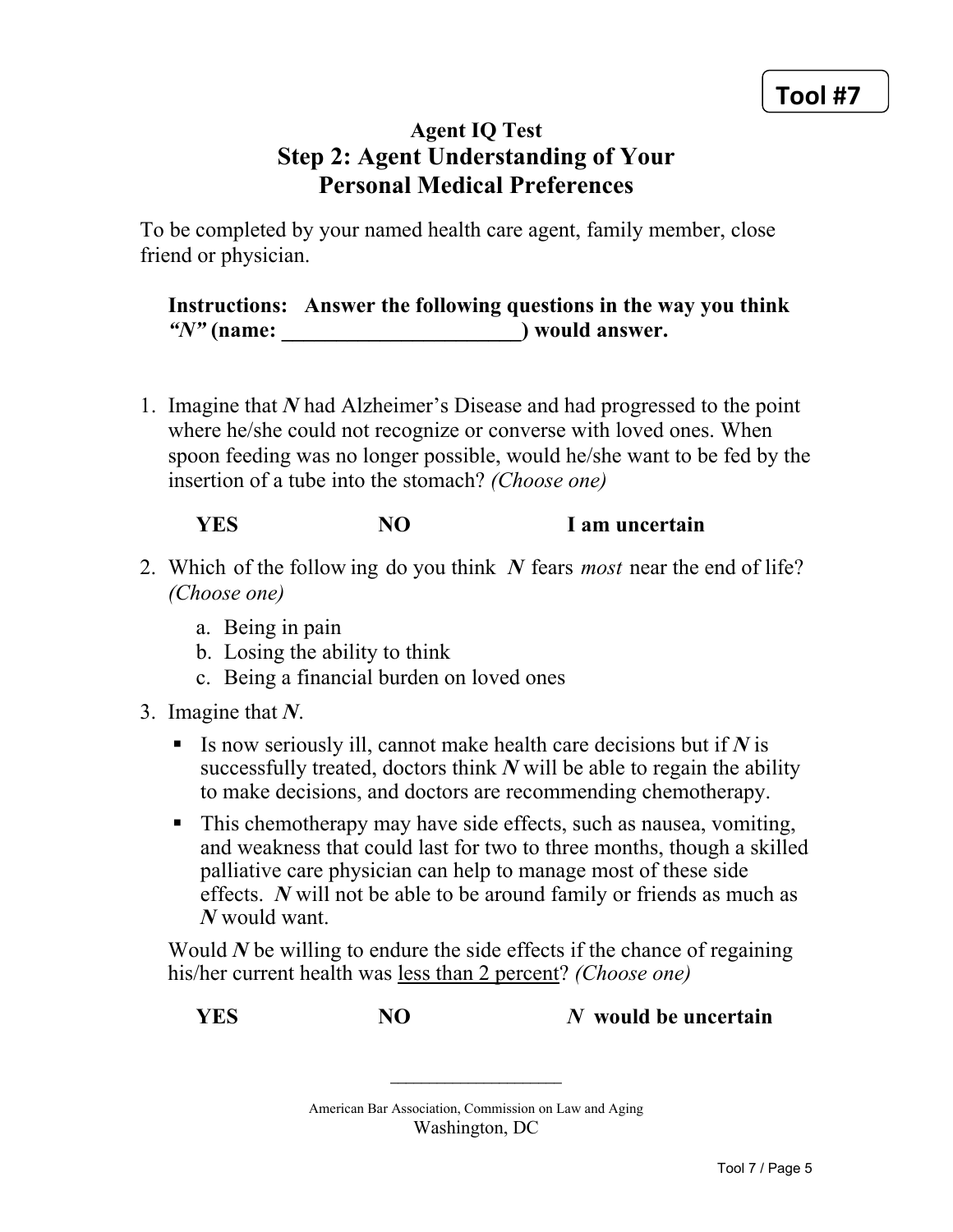4. In the same scenario, suppose that his/her condition is clearly terminal, but the chemotherapy might give 6 additional months of life. Would  $N$ want the same chemotherapy? *(Choose one)* 

**YES** NO *N* **would be uncertain** 

5. If N were terminally ill with a condition that caused much pain, would N want to be sedated, even to the point of unconsciousness, if it were necessary to control the pain? *Note, however, that sedation for pain management is necessary for very few patients at the end of life. (Choose one)*

**YES** NO *N* **would be uncertain** 

- 6. Imagine that N.
	- Has moderate dementia causing mental confusion. About half the time, N recognizes and interacts with friends and loved ones on a simple level.
	- $\blacksquare$  *N* also has circulatory problems, which resulted in one leg being amputated because it developed gangrene. Now, the other leg develops gangrene and the doctor recommends amputation because the condition could be fatal.

*Would N* want the operation to remove the leg? *(Choose one)* 

**YES** NO *N* **would be uncertain** 

- 7. Is it more important for  $N$  to: (a) have his/her specific treatment preferences followed at the end of life even if family members or friends disagree, or (b) have family and friends all in agreement and comfortable with whatever decision is made? *(Choose one)* 
	- a. Have specific preferences followed, even if there is disagreement.
	- b. Have family and friends all in agreement.
	- $c$  *N* would be uncertain